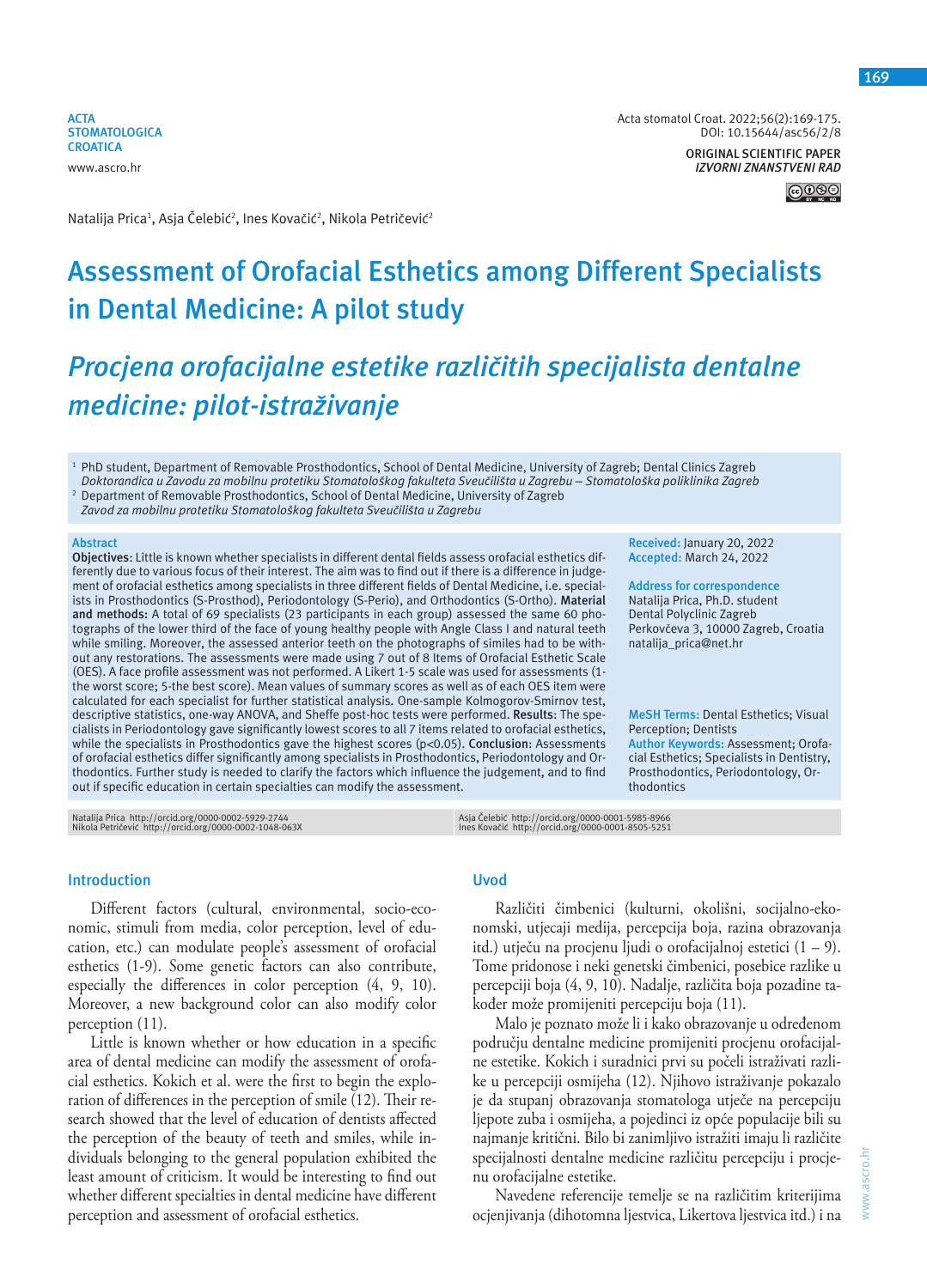The aforementioned references are based on different criteria of assessment (dichotomous scale, Likert scale, etc.) and on various issues. A unique questionnaire (Orofacial Aesthetic Scale) comprising 8 questions relating only to the esthetics of the orofacial region has excellent psychometric properties (13). In the Croatian cultural environment, Peršić et al. have translated and examined the same questionnaire and it was shown that it has satisfactory characteristics (14).

The aim was to compare assessments of orofacial esthetics of specialists in Prosthodontics (S-Prosthod), in Periodontology (S-Perio), and in Orthodontics (S-Ortho). The null hypothesis was that the perception of orofacial esthetics is equal among them.

## **Material and methods**

Specialists in three different fields of dental medicine participated in the study, i.e. specialists in prosthodontics, specialists in orthodontics, and specialists in periodontology. Based on the data obtained in the previous study (15), the minimum number of participants was set at 22 for each specialist group (alpha = 0.05, power = 80%). To be included in the study, the minimum duration of practicing as a specialist had to be 5 years. All specialists who participated in the study were practicing either in their private specialist practices, or in public specialist practices, such as Clinical Hospital Centre Zagreb, Polyclinic Zagreb, Split, Rijeka, or other cities in Croatia. Prior to inclusion, all specialists also completed the Farnsworth–Munsell 100 Hue Test (X-Rite, Grand Rapids) to test the ability of color discrimination, and those whose error score was above 26 were excluded.

The specialists in the three fields of dental medicine assessed and scored the same 60 photographs of the lower third of the face of respondents (healthy young individuals) of Angle class I with all teeth present, without any restorations on anterior teeth.

Photographs of 60 respondents were obtained while smiling (Figure 1). Those young individuals were recruited and photographed upon the following criteria: all teeth present, no crowns or bridges, Angle class I, age 19-25 years. Some of the respondents were students of the Dental School, some of them were their friends, relatives, etc.; however all had to meet the inclusion criteria. They were well informed about the purpose of the research and all of them gave a written consent to be photographed. The females had to remove lipstick and males had to be shaved. The photographs of the lower third of

različitim pitanjima. Jedinstveni upitnik (orofacijalna estetska ljestvica) koji se sastoji od osam pitanja koja se odnose samo na estetiku orofacijalnoga područja ima izvrsna psihometrijska svojstva (13). U hrvatskome kulturnom okružju Peršić i suradnici preveli su i ispitali taj upitnik i pokazalo se da ima zadovoljavajuće karakteristike (14).

Cilj je bio usporediti procjene orofacijalne estetike specijalista protetike (S-Prosthod), parodontologije (S-Perio) i ortodoncije (S-Ortho). Početna hipoteza glasila je da je percepcija orofacijalne estetike među njima jednaka.

## **Materijal i metode**

U istraživanju su sudjelovali stručnjaci iz triju različitih područja stomatologije, odnosno specijalisti protetike, ortodoncije i parodontologije. Na temelju podataka dobivenih u prethodnome istraživanju (15), minimalni broj sudionika postavljen je na 22 za svaku specijaliziranu skupinu (alfa = 0,05, snaga = 80 %). Uvjet za uključivanje u istraživanje bio je minimalno iskustvo specijalista od pet godina. Svi specijalisti koji su sudjelovali u istraživanju radili su u svojoj privatnoj ili u javnoj ordinaciji, kao što su Klinički bolnički centar Zagreb, te poliklinike u Zagrebu, Splitu, Rijeci ili u drugim gradovima u Hrvatskoj. Prije uključivanja svi su stručnjaci također riješili Farnsworth–Munsellov test 100 Hue (X-Rite, Grand Rapids) kako bi se ispitala njihova sposobnost razlikovanja boja, a oni čija je ocjena pogreške bila iznad 26 bili su isključeni.

Specijalisti iz triju područja dentalne medicine ocijenili su i bodovali 60 jednakih fotografija donje trećine lica ispitanika (zdrave mlade osobe) Angleove klase I sa svim zubima, bez ikakvih nadomjestaka na prednjim zubima.

Raspolagalo se fotografijama 60 ispitanika slikanima dok su se smiješili (slika 1.). Te mlade osobe izabrane su i fotografirane prema sljedećim kriterijima: imaju sve zube, bez krunica su i mostova, malokluzija je u Angleovoj klasi I i u dobi su od 19 do 25 godina. Neki od njih bili su studenti stomatologije, neki njihovi prijatelji, rođaci itd. No svi su morali zadovoljiti kriterije za uključivanje. Bili su dobro informirani o svrsi istraživanja i svi su potpisali pristanak za fotografiranje. Djevojke su morale obrisati ruž za usne, a muškarci su se morali obrijati. Fotografije donje trećine lica dobivene su pri neizravnome dnevnome svjetlu ispred profesionalne sive poza-





Figure 1 Photograph of the lower third of the face while smiling Slika 1. Fotografija donje trećine osmijeha lica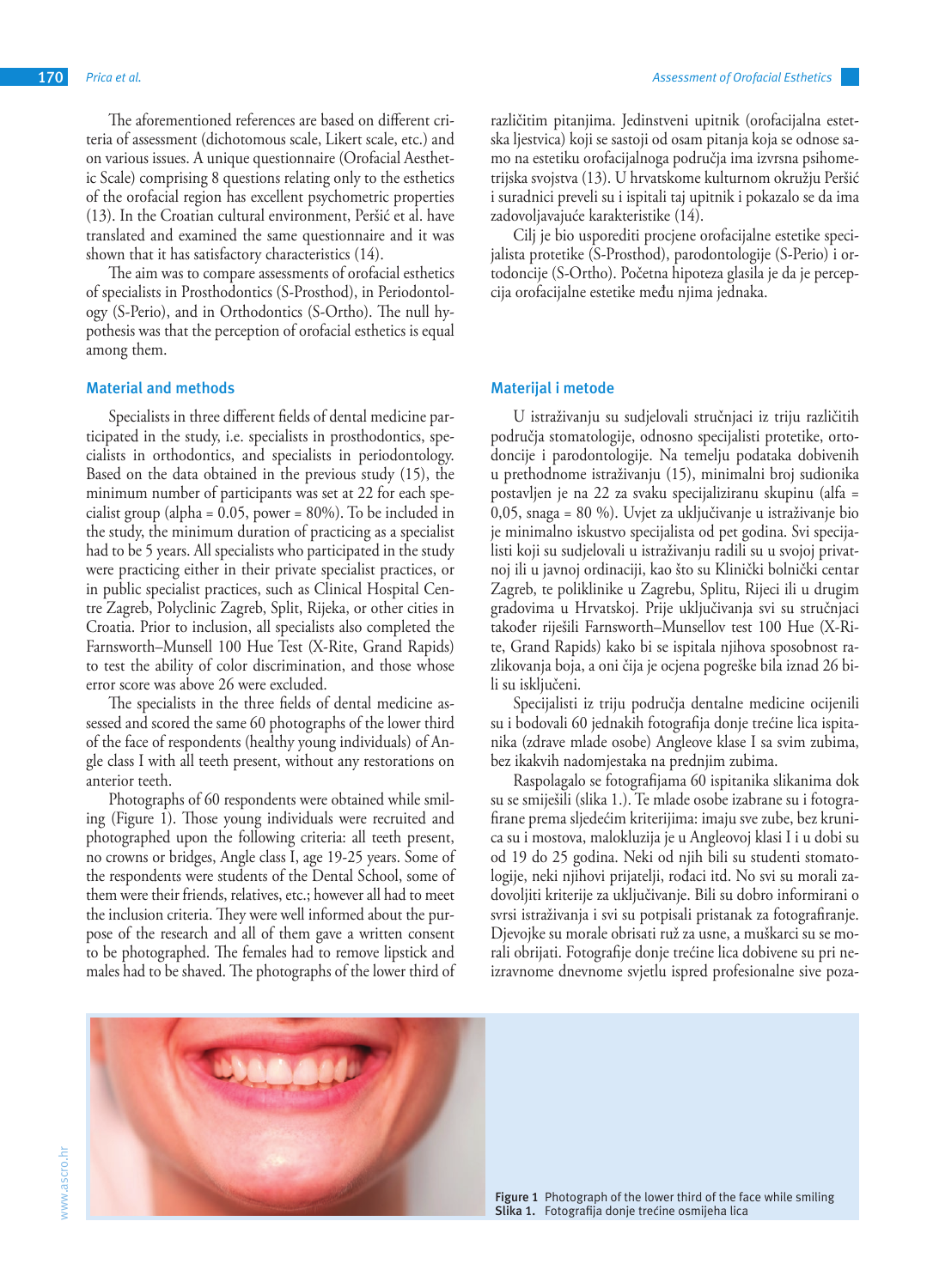the face were obtained at indirect daylight in front of a professional grey background using the Nikon COOLPIX S3100 camera (Tokyo, Japan) from a 15 cm distance (16). The dimension of each photograph was 10 x 15 cm.

Each specialist who assessed those 60 photographs also gave the informed consent to be included in the study. All assessments of the photographs were made between 10 a.m. and noon. The Orofacial esthetic scale (OES) was used for the assessment, but only 7 out of 8 items were included and scored. The assessments were made using the Likert-type 1-5 scale (1-completely dissatisfying, 5=completely satisfying) (14). The item no. 2 related to assessment of the profile of the face was not assessed as all photographs were obtained only from the frontal view. Seven assessed items of the Orofacial Esthetic Scale were as follows: Item no. 1. = assessment of the low third of the face from the frontal view; Item no. 2. = assessment of the mouth, lips and visible teeth; Item no. 3. = assessment of the tooth alignment; Item no. 4. = assessment of the tooth shape; Item no. 5. = assessment of tooth color; Item no. 6. = assessment of gingiva; and Item no. 7. = overall impression of the low third of the face of the photograph of the respondents while smiling.

The Ethics Committee of the respective Dental Schools approved the study. Written consents were obtained. The study was performed according to the Declaration of Helsinki, and it conforms to legal standards.

A statistical analysis was made using the SPSS 20 software (one-sample Kolmogorov-Smirnov test, descriptive statistics, one-way ANOVA, Sheffe post-hoc).

#### **Results**

A total of 69 specialists in three different fields in dentistry were included, 23 of them in each specialist group. The mean age (range 36-53 years) among the three specialist groups was not significantly different (p>0.05). The S-Prosthod group comprised eight males, the S-Perio nine, and the S-Ortho seven. No significant difference was found between the male and the female assessments (p>0.05).

Figure 2 presents mean scores of the three specialist groups (S-Prosthod, S-Perio and S-Ortho) for each of the sevdine s pomoću fotoaparata Nikon COOLPIX S3100 (Tokio, Japan) s udaljenosti od 15 cm (16). Dimenzije su bile 10 x 15 centimetara.

Svaki stručnjak koji je procjenjivao tih 60 fotografija također je potpisao informirani pristanak za sudjelovanje u istraživanju. Sve procjene obavljene su prijepodne između 10 i 12 sati. Pritom je korištena orofacijalna estetska ljestvica (OES), ali samo je sedam od osam stavki bilo uključeno i ocijenjeno. Procjenjivalo se s pomoću Likertove ljestvice od jedan do pet (pri čemu je ocjena jedan bila potpuno nezadovoljavajuća, a pet potpuno zadovoljavajuća) (14). Stavka br. 2, koja se odnosi na procjenu profila lica, nije procijenjena jer su sve fotografije dobivene samo iz frontalnoga kuta gledanja. Sedam procijenjenih stavki orofacijalne estetske ljestvice bile su sljedeće: stavka br. 1 = procjena donje trećine lica iz frontalnoga kuta gledanja; stavka broj. 2 = procjena usta, usana i vidljivih zuba; stavka broj. 3 = procjena poravnanja zuba; stavka broj. 4 = procjena oblika zuba; stavka broj. 5 = procjena boje zuba; stavka broj. 6 = procjena gingive; i stavka broj 7 = ukupni dojam donje trećine lica s fotografija nasmiješenih ispitanika.

Studiju je odobrilo Etičko povjerenstvo Stomatološkog fakulteta. Pribavljene su pisane suglasnosti. Studija je provedena u skladu s Helsinškom deklaracijom i svim zakonskim standardima.

Statistička analiza obavljena je u softveru SPSS 20 (jedan uzorak Kolmogorov-Smirnovljeva testa, deskriptivna statistika, jednosmjerna ANOVA, Sheffeov post-hoc test).

#### **Rezultati**

Uključeno je ukupno 69 specijalista iz triju različitih područja stomatologije i to po 23 u svakoj specijalističkoj skupini. Prosječna dob (raspon 36 – 53 godine) između triju specijalističkih skupina nije se značajno razlikovala (p > 0,05). Skupina protetičara (S-Prosthod) sastojala se od osam specijalista, parodontologa (S-Perio) je bilo devet, a ortodonata (S-Ortho) sedam. Nije pronađena znatna razlika između procjena kod muškaraca i žena (p > 0,05).

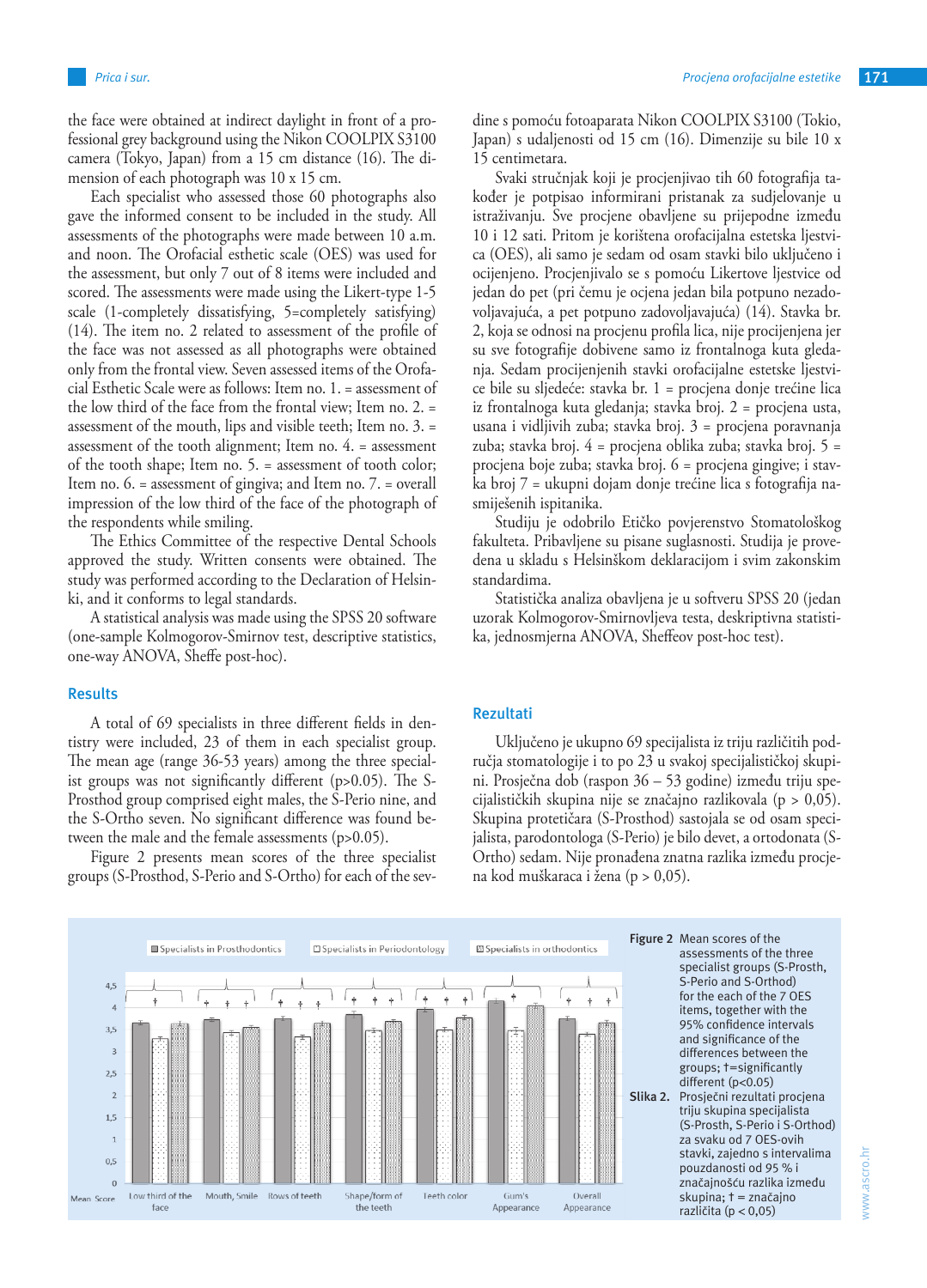en OES Items together with the 95% confidence intervals. It also shows the significance of differences between the specialists' scores (S-Prosthod; S-Perio, and S-Ortho) for each of the 7 OES items (one-way ANOVA/Sheffe post-hoc). Significant differences were found among all three groups of specialists (p<0.05) for 5 out of 7 items (for the assessment of mouth and smile appearance, assessment of rows of the teeth -dental arch, assessment of teeth shape/form, assessment of teeth color, assessment of overall appearance) with the highest scores obtained by the S-Prosthod specialists, followed by the S-Ortho specialists, and the S-Perio specialists, respectively. For 2 items (assessment of the low third of the face and assessment of gum appearance) the S-Perio obtained significantly lower scores than the S-Prosthod and the S-Ortho  $(p<0.05)$ , whose assessments were similar (p>0.05).

#### **Discussion**

Orofacial esthetics is one of the most important factors in oral health related quality of life (OHRQoL) of dental patients (17-21). The appearance of teeth, gums, and jaws is restored and changed by a large number of restorative, prosthodontic, periodontal, orthodontic and other oral interventions. The perception of esthetics of a therapist can modify the treatment results and affect the intervention. Therefore, it is very important to determine whether there is a difference in the assessment of orofacial esthetics between different specialties in dental medicine. The results of the present study revealed significant differences among the three different specialists (S-Prosthod, S-Perio and S-Ortho), although they assessed the same 60 photographs of respondents (healthy young people) while smiling.

To exclude variations in color perception, we performed the Farnsworth–Munsell 100 Hue Test, and excluded anyone with error score higher than 26. About 68% of the population scored between 16 and 100 on the first Farnsworth– Munsell 100 Hue Test , which represents a normal range of competence for color discrimination. About 16% of the population made 0 to 4 transpositions on the first test, or total error scores of zero to 16, which is a superior range of competence for color discrimination. We wanted to include only specialists with superior or very good color vision, therefore we set upper limit of an error score at 26. Furthermore, to exclude tiredness, each specialist scored the photographs between 10 a.m. and noon, at indirect daylight.

The S-Prosthod obtained the highest scores while assessing the items of the OES, followed by the S-Ortho and the S-Perio specialists. The best scores of orofacial appearance in the S-Prosthod group may be attributed to many factors, including their education. Prosthodontists were more tolerant towards deviations from the "ideal esthetics"; they were less critical in assessing the appearance of gums compared to specialists in periodontology and less critical in assessing the appearance of the rows of teeth than specialists in orthodontics. Perhaps the reason is that they mostly work with middle-aged and elderly patients whose needs are to restore their natural appearance that will not be perceived as artificial teeth,

Na slici 2. prikazani su prosječni rezultati triju specijaliziranih skupina (S-Prosthod, S-Perio i S-Ortho) za svaku od sedam OES-ovih stavki, zajedno s intervalima pouzdanosti od 95 %. Također pokazuje značenje razlika između rezultata specijalista (S-Prosthod; S-Perio i S-Ortho) za svaku od sedam OES-ovih stavki (jednosmjerna ANOVA/Sheffeov posthoc test). Ustanovljene su značajne razlike između svih triju skupina specijalista (p < 0,05) za pet od sedam stavki (za ocjenu izgleda usta i osmijeha, procjenu zubnih redova ‒ zubni luk, procjenu oblika/forme zuba, procjenu izgleda boje zuba, procjena cjelokupnoga izgleda) s najvišim ocjenama koje su dali specijalisti protetike, zatim specijalisti ortodoncije, odnosno parodontologije. Za dvije stavke (procjena donje trećine lica i procjena izgleda desni) parodontolog je dao značajno niže ocjene od protetičara i ortodonta (p < 0,05), čije su ocjene bile slične ( $p > 0.05$ ).

#### **Rasprava**

Orofacijalna estetika jedan je od najvažnijih čimbenika kvalitete života u vezi s oralnim zdravljem (OHRQoL) stomatoloških pacijenata (17 – 21). Izgled zuba, desni i čeljusti obnavlja se i mijenja mnogim restaurativnim, protetičkim, parodontološkim, ortodontskim i drugim oralnim zahvatima. Percepcija estetike terapeuta može modificirati rezultate liječenja i utjecati na intervenciju. Zato je vrlo važno ustanoviti postoji li razlika u procjeni orofacijalne estetike između različitih specijalnosti dentalne medicine. Rezultati ovoga istraživanja otkrili su značajne razlike u procjenama triju različitih specijalista (S-Prosthod, S-Perio i S-Ortho), iako su procjenjivali 60 jednakih fotografija ispitanika (zdravih mladih ljudi) dok su nasmijani.

Kako bismo isključili varijacije u percepciji boja, primijenili smo Farnsworth–Munsellov 100 Hue test i isključili sve koji imaju ocjenu pogreške veću od 26. Oko 68 % populacije ima ocjenu između 16 i 100 na prvome Farnsworth–Munsellovu 100 Hue testu, što je normalan raspon sposobnosti za razlikovanje boja. Oko 16 % populacije napravi od 0 do 4 transpozicije na prvome testu, ili ukupnu pogrešku od nula do 16, što je superiorno raspon sposobnosti za razlikovanje boja. Željeli smo uključiti samo stručnjake s vrhunskim ili vrlo dobrim vidom kada je riječ o bojama, zato smo postavili gornju granicu ocjene pogreške na 26. Nadalje, da bi se isključio umor, svaki je stručnjak bodovao fotografije prijepodne između 10 i 12 sati na neizravnome dnevnom svjetlu.

Protetičar je dao najviše ocjene za stavke OES-a, a slijede specijalisti ortodoncije i parodontologije. Najbolji rezultati orofacijalnog izgleda u skupini protetičara mogu se pripisati mnogim čimbenicima, uključujući i obrazovanje. Istaknimo da su bili tolerantniji prema odstupanjima od "idealne estetike" i bili su manje kritični u procjeni izgleda zubnoga mesa od parodontologa te u procjeni izgleda zubnih lukova od ortodonata. Možda je razlog za to što uglavnom rade s pacijentima srednje i starije dobi koji žele da im se vrati prirodni izgled zuba koji neće izgledati kao umjetni, nego će ih drugi doživljavati kao prirodne i poželjne. Pri rehabilitaciji svojih pacijenata, specijalisti protetike ulažu mnogo truda da bi nadomjestci, fiksne ili mobilne proteze, izgledali prirodno, a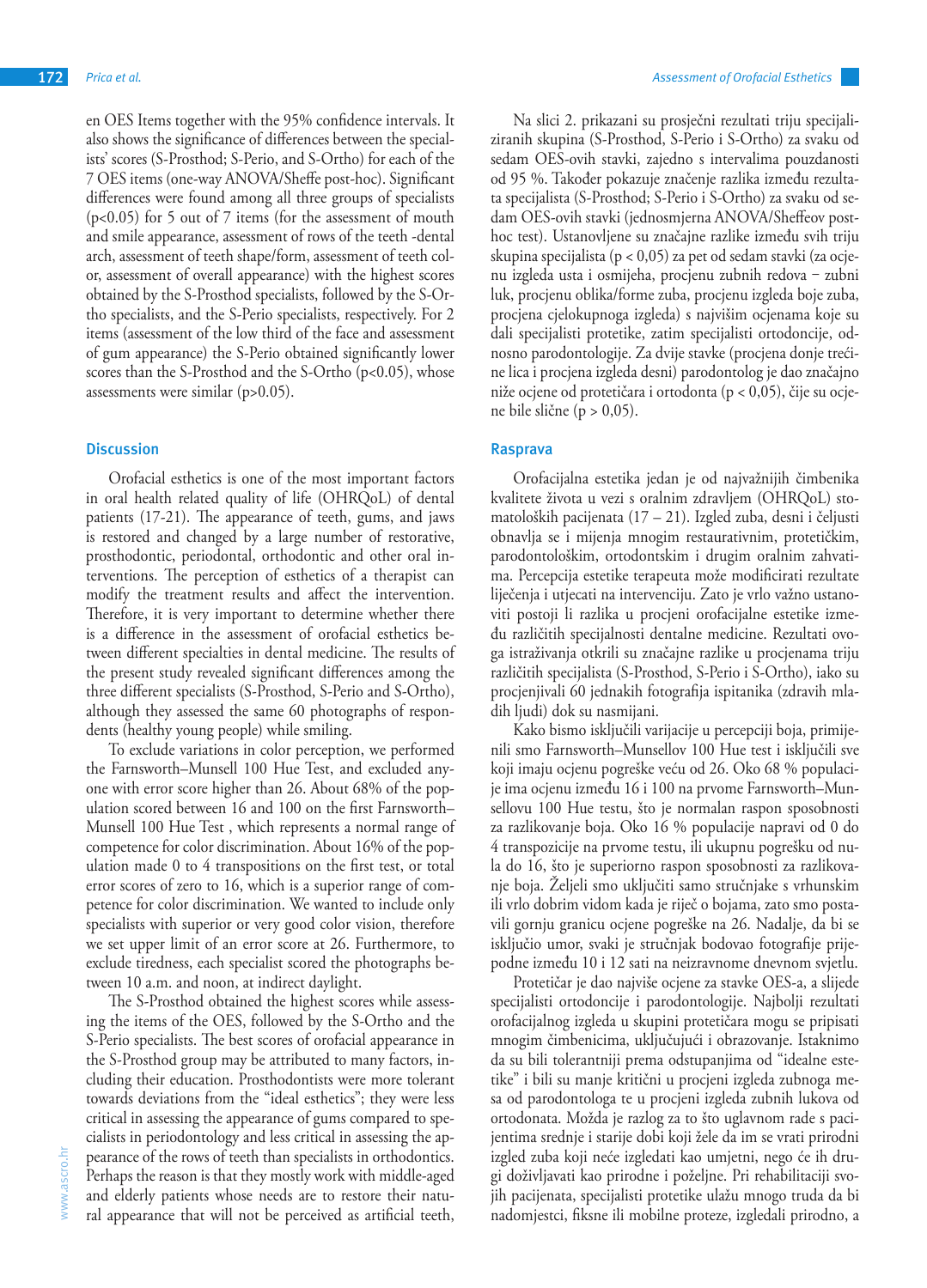but will be perceived by others as natural and desirable one. When rehabilitating their patients, the specialists in prosthodontics make efforts to obtain natural looks of restorations such as fixed or removable dentures, rather than to achieve an ideal symmetry, white bleaching color and perfectly correct teeth arrangement. Therefore, they might have been more tolerant to small typical or atypical tooth rotations, and small asymmetries or small discrepancies. During rehabilitation of their patients they usually recommend their patients to bring their photographs while they still had their own teeth to use them in a selection and arrangement of artificial teeth and occlusal plane inclination to achieve a natural look (9, 16, 22).

The specialists in periodontology obtained the lowest scores while assessing all 7 OES items; however the biggest difference in ratings was for the gum appearance. This was expected, as the specialists in periodontology are focused on the gum appearance and pink esthetics (2). However, they scored teeth alignment (rows of teeth) even lower than the specialists in orthodontics, which was attributed to the fact that small tooth rotations also affect an ideal appearance of the gingiva, gingival zenith and level of papillae.

All three specialists involved in this study assessed tooth color with higher scores than the laypeople in the previous study (15), who scored the same 60 photographs using the same 7 OES items. That was attributed to the fact that all media affect laypeople's opinion, pushing patients to perform tooth bleaching, thus making their teeth whiter, larger, more beautiful and acceptable (3, 24-27).

The limitations of the present study are as follows: mood swings, tiredness, lack of motivation, etc., during assessments, which we tried to avoid by asking participants to assess all photographs in the morning hours. Another reason may be due to small differences in perception of tooth color, tooth rotation, arrangement, etc. The abovementioned differences are going to be the subject of our further research. The strength of the research is the utilization of the psychometrically validated questionnaire (14, 15); hence a comparison with similar research worldwide will be possible in the same manner as it is when using other validated questionnaires (21, 28-32).

 Up to our best knowledge, this is the first study on how specialists in different fields of dental medicine perceive orofacial esthetics. These findings could help us educate doctors with the aim of changing their perception and increasing their sensitivity to certain dental anomalies, which in clinical work would result in better esthetics and bringing the treatment results closer to the patient's expectations. However, further research is needed to gain a better insight into how specific education may change the perception of orofacial esthetics.

#### **Conclusions**

The assessment of orofacial esthetics differs significantly among specialists in Prosthodontics, Periodontology and Orthodontics. Further study is needed to clarify which factors influence the judgement, and to examine whether education in a certain specialty modifies the assessment.

ne da bi postigli idealnu simetriju, bijelu boju izbjeljivanjem i savršeno ispravan raspored zuba. Zato su možda bili tolerantniji kada je riječ o malim tipičnim ili netipičnim rotacijama zuba te malim asimetrijama ili odstupanjima. Tijekom rehabilitacije pacijenata obično im preporučuju da donesu svoje fotografije na kojima još imaju svoje zube kako bi ih iskoristili u odabiru i rasporedu umjetnih zuba i nagibu okluzalne ravnine da bi postigli prirodan izgled (9, 16, 22).

Specijalisti parodontologije dali su najniže ocjene za svih 7 OES-ovih stavki, no najveća razlika bila je za izgled desni. To je bilo i očekivano jer su parodontolozi usmjereni na izgled zubnoga mesa i ružičastu estetiku (2). No oni su čak lošije procijenili poredak zuba (zubnih lukova) od ortodonata, što se pripisuje činjenici da male rotacije zuba također utječu na idealan izgled gingive, gingivalni zenit i razinu papila.

Sve tri skupine specijalista uključene u ovu studiju dale su boji zuba više ocjene od laika u prethodnoj studiji (15) koji su ocijenili jednakih 60 fotografija koristeći se s istih sedam OES-ovih predmeta. To se pripisuje činjenici da mediji utječu na mišljenje laika pa oni smatraju izbijeljene i velike zube lijepima i prihvatljivima (3, 24 – 27).

Ograničenja istraživanja su razlike u raspoloženju, umor, motivacija i slično tijekom procjenjivanja, što smo pokušali izbjeći tražeći od sudionika da procijene sve fotografije u prijepodnevnim satima. Drugi razlog može biti u malim razlikama u percepciji boje zuba, rotaciji zuba, rasporedu itd. To će biti predmet našega daljnjeg istraživanja. Snaga istraživanja je korištenje psihometrijski validiranoga upitnika (14, 15), pa će biti moguća usporedba sa sličnim istraživanjima u svijetu te pri korištenju drugih validiranih upitnika (21, 28 – 32).

 Prema našim spoznajama, ovo je prva studija o tome kako stručnjaci iz različitih područja dentalne medicine percipiraju orofacijalnu estetiku. Dobiveni rezultati mogli bi pomoći u edukaciji liječnika sa svrhom da se promijeni njihova percepcija i poveća osjetljivost za određene dentalne anomalije, što bi u kliničkome radu rezultiralo boljom estetikom i približavanjem rezultata liječenja pacijentovim očekivanjima. No potrebna su daljnja istraživanja da bi se stekao bolji uvid u to kako specifično obrazovanje može promijeniti percepciju orofacijalne estetike.

## **Zaključak**

Procjena orofacijalne estetike značajno se razlikuje između specijalista protetike, parodontologije i ortodoncije. Potrebno je dodatno proučavanje da bi se razjasnilo koji čimbenici utječu na prosudbu te mijenja li procjenu obrazovanje u području određene specijalnosti.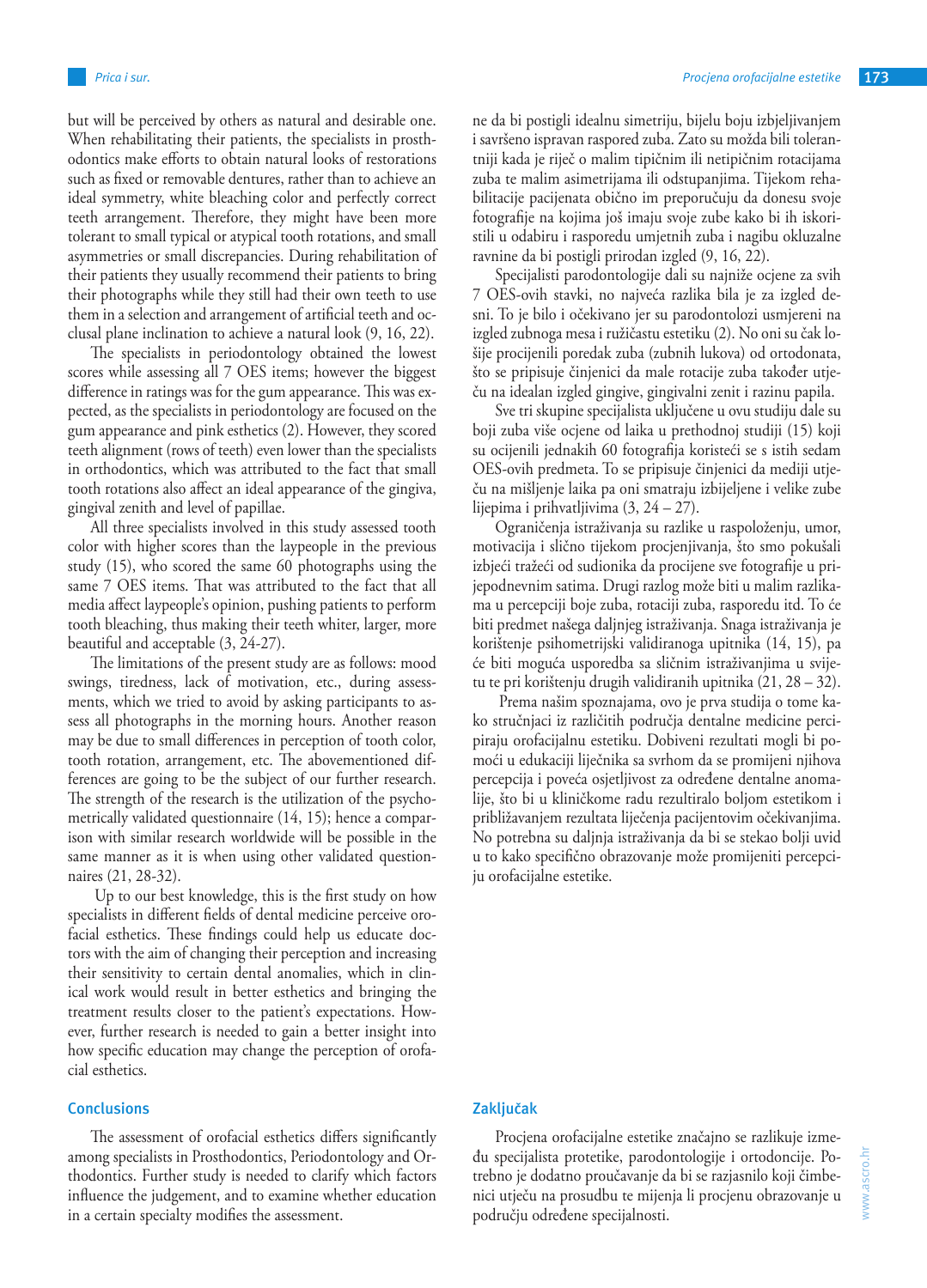#### **Conflict of interest**

The authors report no conflict of interest.

**Author's contribution: N.P., I.K.** - significantly contributed to the concept and design of the study and data collection; **A.Č.** - analyzed and interpreted data; **N.P., N.P.** - searched the literature and wrote the text, critically revised the manuscript. All authors read the text and agreed to the published version.

#### **Sažetak**

**Uvod:** Malo je poznato procjenjuju li stručnjaci različitih stomatoloških područja različito orofacijalnu estetiku zbog različitog područja njihova interesa. Cilj je bio otkriti postoji li razlika u procjeni orofacijalne estetike među specijalistima u trima različitim područjima dentalne medicine, odnosno između specijalista protetike (S-protetika), parodontologije (S-Perio) i ortodoncije (S-Ortho). **Materijal i metode:** Ukupno 69 stručnjaka (23 u svakoj skupini) procijenilo je 60 jednakih fotografija donje trećine lica mladih zdravih ljudi s Angleovom klasom I i prirodnim zubima uz osmijeh. Štoviše, procijenjeni frontalni zubi na fotografijama morali su biti bez ikakvih restauracija. Procjene su učinjene s pomoću 7 od 8 stavki orofacijalne estetske ljestvice (OES) (procjena profila lica nije obavljena). Za ocjenjivanje je korištena Likertova ljestvica od 1 do 5 pri čemu je jedinica najlošiji rezultat, a petica najbolji. Srednje vrijednosti skupnih rezultata i svake OES-ove stavke izračunate su za svakog stručnjaka radi daljnje statističke analize. Primijenjeni su Kolmogorov-Smirnovljev test s jednim uzorkom, deskriptivna statistika, jednosmjerna ANOVA i Sheffeov post-hoc test. **Rezultati:** Specijalisti parodontologije značajno su najniže ocijenili svih 7 stavki vezanih uz orofacijalnu estetiku, a ocjene specijalista protetike bile su najviše (p < 0,05). **Zaključak:** Procjene orofacijalne estetike značajno se razlikuju između specijalista protetike, parodontologije i ortodoncije. Daljnje proučavanje potrebno je da bi se razjasnili čimbenici koji utječu na prosudbu, te da bi se doznalo može li specifično obrazovanje određene specijalnosti promijeniti ocjenu.

## **References**

- 1. Gomez-Polo C, Montero J. Sociodemographic, Educational, Behavioral, and Psychologic Factors Underlying Orofacial Esthetics and Self-Reported Oral Health. Int J Prosthodont. 2017;28:47- 50.
- 2. Alhajj MN, Ariffin Z, Celebic A, Alkheraif AA, Amran AG, Ismail IA. Perception of orofacial appearance among laypersons with diverse social and demographic status. PLoS One. 2020 Sep 17;15(9):e0239232.
- 3. Laus I, Kovacevic Pavicic D, Brumini M, Perković V, Pavlic A, Spalj S. Effects of Visual Stimuli from Media on the Perception of Dentofacial Esthetics. Acta Stomatol Croat. 2020 Sep;54(3):283-293.
- 4. Poljak-Guberina R, Celebic A, Powers JM, Paravina RD. Colour discrimination of dental professionals and colour deficient laypersons. J Dent. 2011;39 Suppl 3:e17-22.
- 5. Gómez-Polo C, Montero J. Sociodemographic, Educational, Behavioral, and Psychologic Factors Underlying Orofacial Esthetics and Self-Reported Oral Health. Int J Prosthodont. Jan/Feb 2017;28(1):47-50.
- 6. Zorić EK, Žagar M, Zlatarić DK. Influence of Gender on the Patient's Assessment of Restorations on the Upper Anterior Teeth. Acta Stomatol Croat. 2014 Mar;48(1):33-41.
- 7. Udiljak Ž, Illeš D, Knezović Zlatarić D, Ćelić R. Effect of Clinical Experience on the Shade Matching Accuracy in Different Dental Occupational Groups. Acta Stomatol Croat. 2018 Jun;52(2):132- 139.
- 8. Simionato A, Pecho OE, Della Bona A. Efficacy of color discrimination tests used in dentistry. J Esthet Restor Dent. 2021;33:865-73.
- 9. Paravina RD, Pérez MM, Ghinea R.J. Acceptability and perceptibility thresholds in dentistry: A comprehensive review of clinical and research applications. Esthet Restor Dent. 2019;31:103-12. doi:
- 10. Wagner S, Rioseco M, Ortuño D, Cortés MF, Costa C. Effectiveness of a protocol for teaching dental tooth color in students with color vision impairment. J Esthet Restor Dent. 2020 Sep;32(6):601- 606.
- 11. Medeiros JA, Pecho OE, Pérez MM, Carrillo-Pérez F, Herrera LJ, Della Bona A. Influence of background color on color perception in dentistry. J Dent. 2021 May;108:103640.
- 12. Kokich VO Jr, Kiyak HA, Shapiro PA. Comparing the perception of dentists and lay people to altered dental esthetics. J Esthet Dent. 1999;11(6):311-24.
- 13. Larsson P, John MT, Nilner K, List T. Reliability and validity of the Orofacial Esthetic Scale in prosthodontic patients. Int J Prosthodont. 2010;23(3):257-62.

#### **Sukob interesa**

Autori nisu bili u sukobu interesa.

**Doprinos autora: N. P., I. K. -** značajno doprinijeli konceptu i dizajnu studije i prikupljanju podataka; **A. Č**. - analizirala i interpretirala podatke; **N. P., N. P**. - pretraživali literaturu i napisali tekst, kritički doradili rukopis. Svi su autori pročitali tekst i pristali na objavljenu verziju.

> **Zaprimljen:** 20. siječnja 2022. **Prihvaćen:** 24. ožujka 2022.

**Adresa za dopisivanje** Natalija Prica, Ph.D. student Dental polyclinic Zagreb Perkovčeva 3, 10 000 Zagreb, Croatia natalija\_prica@net.hr

**MeSH pojmovi:** dentalna estetika; vidno opažanje; stomatolozi **Autorske ključne riječi:** procjena, orofacijalna estetika, specijalisti stomatologije, protetika, parodontologija, ortodoncija

- 14. Persic S, Milardovic S, Mehulic K, Celebic A. Psychometric properties of the Croatian version of the Orofacial Esthetic Scale and suggestions for modification. Int J Prosthodont. Nov-Dec 2011;24(6):523-33.
- 15. Oreski NP, Celebic A, Petricevic N. Assessment of esthetic characteristics of the teeth and surrounding anatomical structures. Acta Stomatol Croat. 2017 Mar;51(1):22-32.
- 16. Petricevic N, Celebic A, Celic R, Baucic-Bozic M. Natural head position and inclination of craniofacial planes. Int J Prosthodont. 2006;19:279-80.
- 17. Čelebić A, Stančić I, Kovačić I, Popovac A, Topić J, Mehulić K, Elenčevski S, Peršić S. Psychometric Characteristics of the Croatian and the Serbian Versions of the Oral Health Impact Profile for Edentulous Subjects, with a Pilot Study on the Dimensionality. Zdr Varst. 2020 Dec 31;60(1):55-64.
- 18. Elencevski S, Apostolska S Stancic I Persic S Popovac A. Psychometric properties of North Macedonian version of the Oral Health Impact Profile for Edentulous Subjects. Srp Arh Celok Lek. 2021;149:409-14.
- 19. John MT, Feuerstahler L, Waller N, Baba K, Larsson P, Čelebić A, et al. Confirmatory factor analysis of the Oral Health Impact Profile. J Oral Rehabil. 2014 Sep;41(9):644-52.
- 20. Strajnić L, Bulatović D, Stančić I, Živković R. Self-perception and satisfaction with dental appearance and aesthetics with respect to patients' age, gender, and level of education. Srp Arh Celok Lek. 2016 Nov-Dec;144(11-12):580-9.
- 21. Rener-Sitar K, Petricević N, Celebić A, Marion L. Psychometric properties of Croatian and Slovenian short form of oral health impact profile questionnaires. Croat Med J. 2008 Aug;49(4):536-44.
- 22. Celebić A, Stipetić J, Nola P, Petricević N, Papić M. Use of digital photographs for artificial tooth selection. Coll Antropol. 2004;28:857-63.
- 23. Patil AS, Ranganath V, Yerawadekar SA, Kumar CN, Sarode GS. Pink Esthetics: A Study on Significant Gingival Parameters. J Contemp Dent Pract. 2020;21:207-10.
- 24. Khalid A, Quiñonez C. Straight, white teeth as a social prerogative. Sociol Health Illn. 2015 Jun;37(5):782-96.
- 25. Palone M, Spedicato GA, Lombardo L Analysis of tooth anatomy in adults with ideal occlusion: A preliminary study. Am J Orthod Dentofacial Orthop. 2020;157:218-27.
- 26. Čelebić A, Peršić S, Kovačić I, Buković D, Lešić N, Rener-Sitar K. Comparison of Three Prosthodontic Treatment Modalities for Patients with Periodontally Compromised Anterior Mandibu-